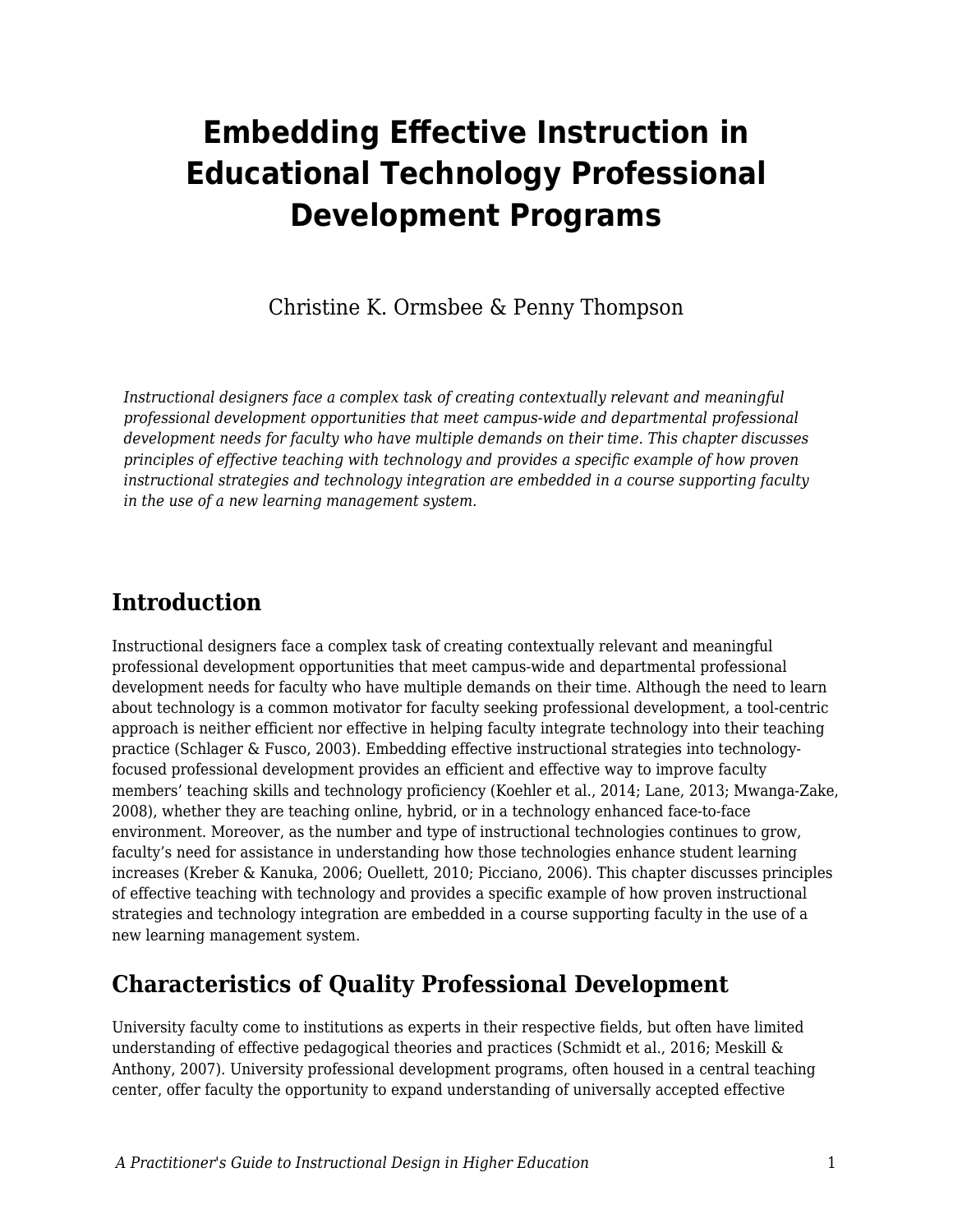teaching and learning principles and methodologies, and to apply those within the context of their respective disciplines and experiences (Birman et al., 2000; McQuiggan, 2011; Otto, 2014). In addition, bringing faculty from diverse backgrounds and experiences together in structured professional development programs not only improves teaching but also helps faculty feel more connected with their colleagues and less isolated in their work (Eib & Miller, 2006).

While university professional development often takes the form of a one-time workshop, there are more effective practices that will provide a greater impact on the faculty's teaching skills. According to Garet et al. (2001), the following features are important for faculty professional development:

- 1. A focus on content knowledge and an understanding of how students learn that content. Professional development focused on the teaching of content is more valuable than presentation of abstract and decontextualized presentations of tools or strategies.
- 2. A sense of coherence with the work environment (e.g., norms and standards) and with other learning and development opportunities. Professional development is more effective if it is designed as an ongoing process rather than a series of discrete, disconnected topics.
- 3. An emphasis on active learning rather than lecture or other forms of passive instruction.
- 4. An opportunity for collective participation where instructors discuss ideas and collaborate with colleagues.
- 5. Sufficient duration to allow the active learning and collaborative activities to occur. Duration includes both the total number of contact hours spent participating in professional development activities and the time span (e.g., multiple sessions spanning a month or a semester) of the professional development opportunity.

At the university where we work, faculty professional development workshops and courses on technology tools are designed with these best practices in mind. Instruction on new tools is presented in the context of effective teaching practice featuring active learning. That is, the focus of these professional development programs is the student's learning experience (Wei et al., 2009). These practices are also modeled in the design of the training itself. This results in a rich and cohesive opportunity to experience the integration of educational technologies into a course that learners experience from both the instructor and the student perspective.

## **Modeling Sound Pedagogy in a Faculty Professional Development Course**

A significant portion of professional development opportunities requested by faculty in higher education involve adoption and implementation of educational technologies, primarily learning management systems (LMS) and student response systems (SRS). With the LMS being a critical technology resource on most higher education campuses, it is no wonder that faculty need support in how to use it effectively. Both of these technologies offer opportunities to embed effective teaching theories and strategies into professional development courses, thereby modeling effective teaching and technology integration strategies such as organization, clarity, structure, variety, feedback, engagement, questioning strategies, and memory strategies, while also introducing faculty to the "nuts and bolts" of using the tools.

Professional development courses designed to model the concepts they seek to impart have been shown to enhance faculty skills and attitudes. For example, Borup and Evmenova (2019) used modeling, among other strategies, to enhance faculty skills in and attitudes towards online teaching.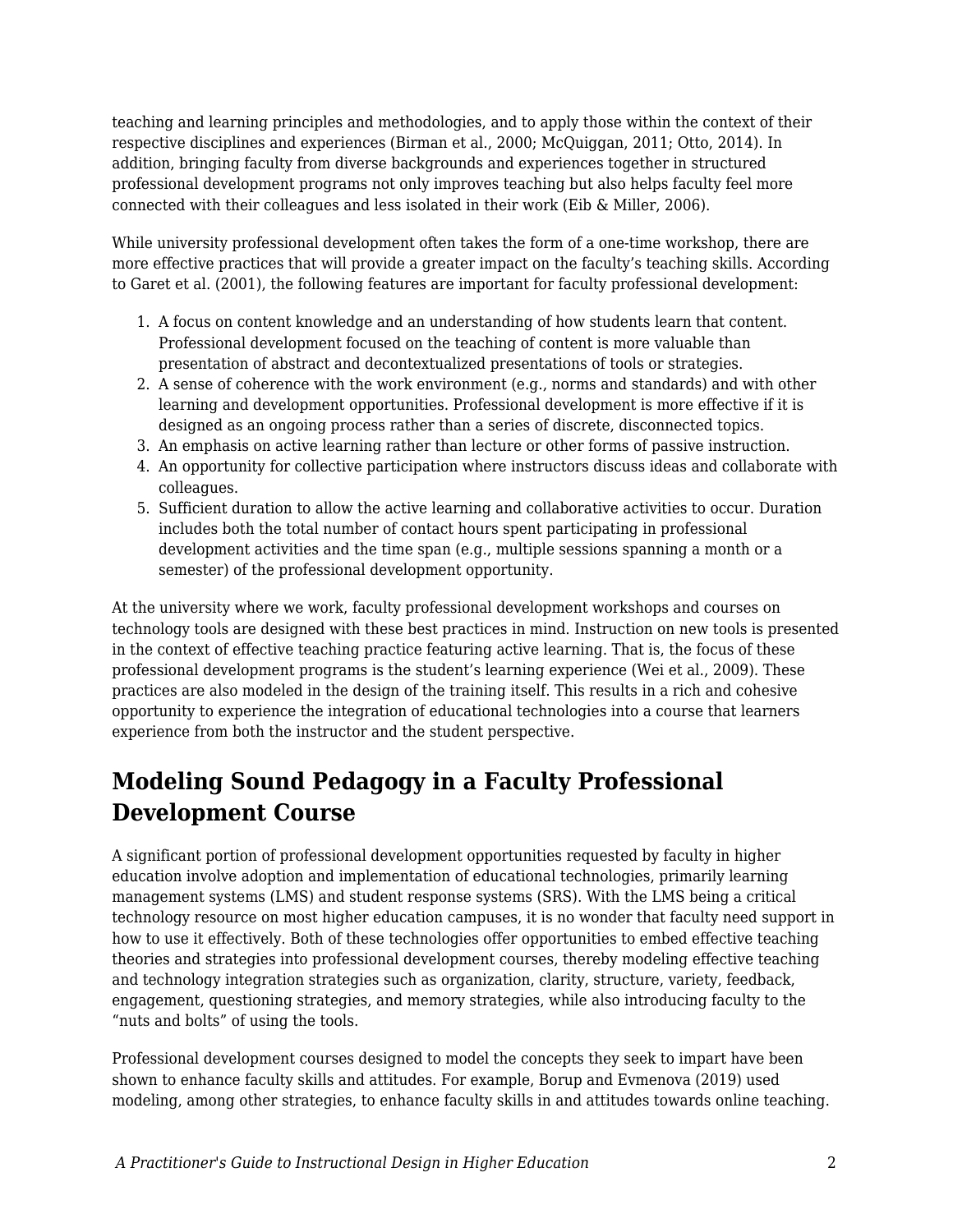Their faculty participants were tasked with designing engaging learning activities for students, and were supported through instructor feedback and small group peer interaction delivered through a LMS. The participants in this study reported that the opportunity to experience an example of good online course design and teaching practice was an important source of increased skill and confidence. Borup and Evmenova (2019) conclude that "the important ingredient is not putting professional development materials online; rather, it is modeling best practices" (p. 15).

As an illustrative example, we describe a campus-wide professional development program for university faculty that incorporates these best practices while preparing faculty for the implementation of a new LMS. This instruction focuses not on the technical features of the system, but rather on proven instructional strategies and how the features of the LMS can support those strategies. This focus on pedagogy allows faculty to master the technical features in a realistic, relevant, and coherent context, which is opportune given that students consistently identify the LMS as one of the most important instructional technologies supporting their academic success (Brooks, 2016; Dahlstrom,Walker, & Dziuban, 2013).

### **Context of the Professional Development Course**

The example presented here occurs in the context of a state land grant university in the south-central region of the United States. The university has a student population of approximately 25,000 and offers 200 undergraduate majors, 79 master's degree programs, and 45 doctoral programs (About OSU, n.d.). The professional development opportunity described in this example is offered through a centralized campus center that supports the campus-wide LMS, provides technology and multimedia services to support teaching and learning, and offers training and consultation to support innovative, student-centered instruction.

The professional development course described in this example is a six-week, fully online course called Preparing Online Instructors (POI). This program assists faculty in developing high quality online courses while using the LMS as the foundation of the course. It is an online course with both synchronous and asynchronous components, including weekly deadlines for assignments, content presentations and instructional events, participant and instructor interactions through the LMS features, and feedback loops to support participant mastery of both content and technology. Covering a variety of topics that support the primary goal of student engagement, the class is designed to be a hands-on living laboratory in which the 25-35 participants learn from current research, as well as each other, to discover what works and what does not work in quality online instruction. Rather than organizing lessons based on specific instructional technology tools, the course is organized around pedagogical themes. In this example, the program is designed around the design and implementation of an online course. Figure 1 shows syllabus language used to set realistic expectations for the content of the course.

#### Figure 1

Prerequisite language from course syllabus (Ringsmuth, 2020)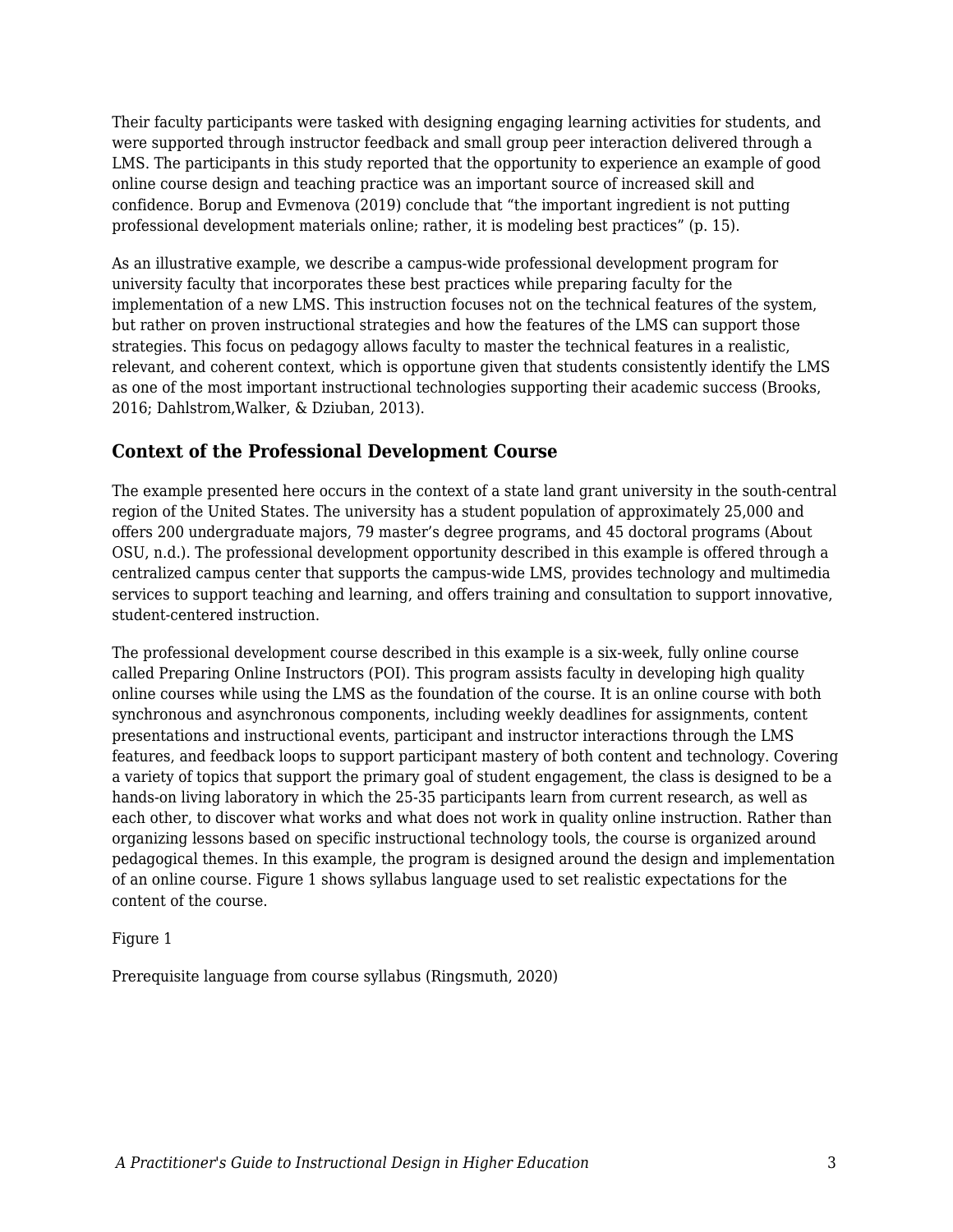Course Prerequisites:

This course focuses on pedagogical design and implementation of online instruction; therefore, it is NOT a computer applications or Canvas training course. While there will be some demonstrations on how to use Canvas, it is expected that you are to be familiar with the basics of how to use Canvas before taking this course. To successfully complete this course you are expected to already have a basic level of computer skills including file management and use of Microsoft Office applications, and have a basic level of skill at using the Internet to find information and communicate.

Samplee language from course syllabus

Research has shown that effective professional development must be designed around relevant and meaningful concepts (Adams, 2005; Mouza, 2009; Samarawickrema et al., 2010). Figure 2 shows the statement provided in the course syllabi identifying for faculty the content focus of the program. While we do not use technical language associated with learning design, we use language that faculty associate with teaching.

Figure 2

Purpose language from course syllabus (Ringsmuth, 2020)

Course Information:

The purpose of this course is to provide faculty with the knowledge and skills necessary to

effectively teach in an online environment. Key areas of focus include Course Organization,

Content, Activities, Interaction, Management, and Assessment.

Sample language from course syllabus

The course is organized around two important themes within the topics of Interaction and Assessment: (1) how to provide students with timely, useful feedback to help them adjust and improve their own understanding and performance, and (2) how to monitor student comprehension while teaching, using this information to make adjustments when needed. These two themes are important because they contribute to building a Community of Inquiry. The Community of Inquiry framework (Garrison et al., 1999; Garrison et al., 2010) describes how critical thinking and learning are supported in online environments through the creation of three types of presence. Teaching presence includes all of the activities performed by the instructor or the instructional designer including not only the day-to-day facilitation of the course, but also the course design. Social presence is the perception among students that they are interacting with real people, even in asynchronous discussion boards where they do not see each others' faces or hear each other's' voices. Teaching and social presence support cognitive presence, a process of inquiry that ideally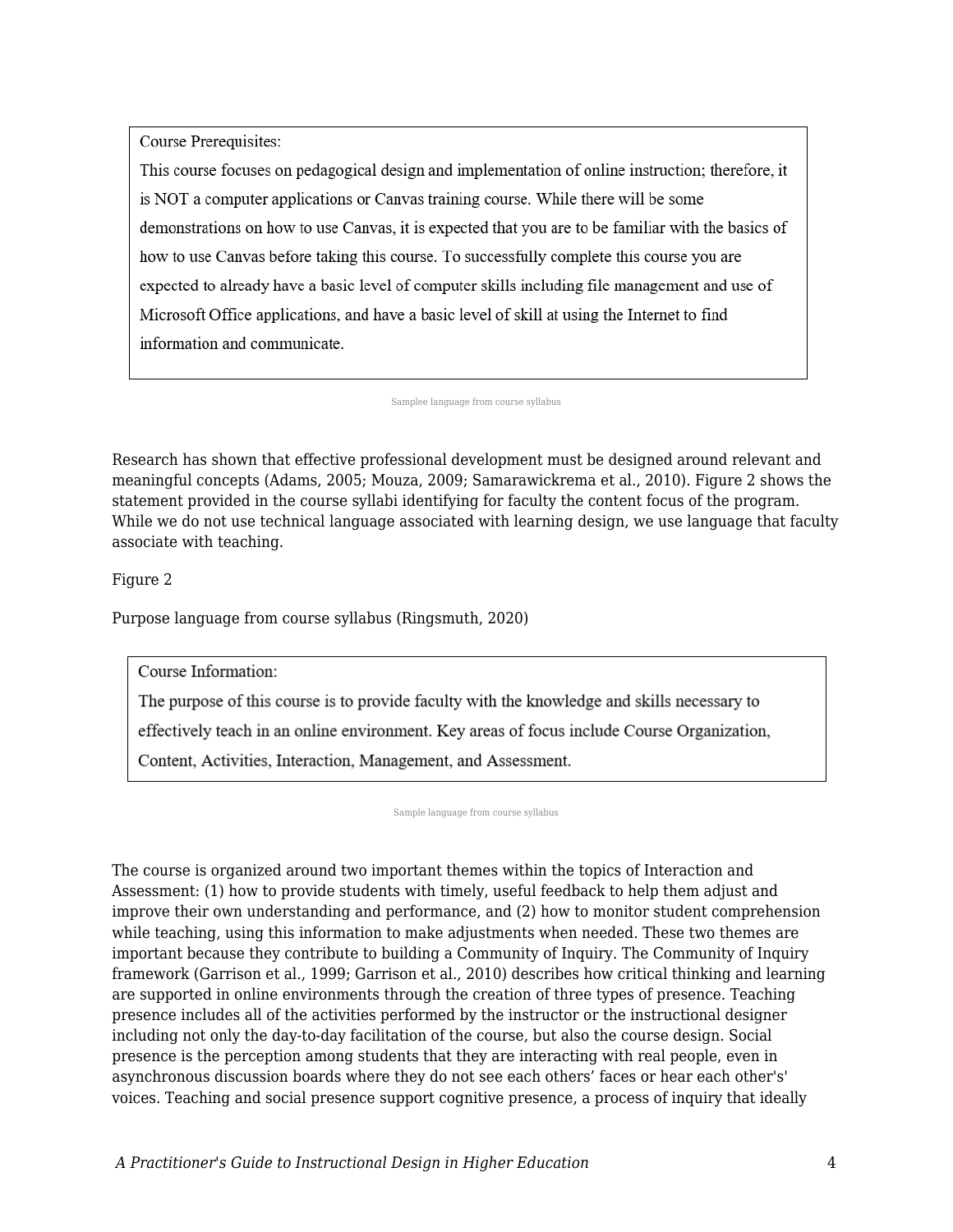includes "definition of a problem or task; exploration for relevant information/knowledge; making sense of and integrating ideas; and, finally, testing plausible solutions" (Garrison et al., 2010, p. 32). An important aspect of teaching presence is "ensuring that the community reaches the intended learning outcomes by diagnosing needs and providing timely information and direction" (Garrison et al., 2010, p. 32). Thus, monitoring student comprehension is necessary to diagnose needs and adjust accordingly. Feedback from the instructor provides direction to learners, as well as information they can use to reflect on their own learning and modify learning strategies if needed. Technology tools, in this case the features of the new LMS and SRS, also known as "clickers," are commonly used by faculty to monitor student comprehension and provide feedback.

#### **Using Technology Tools to Monitor Student Comprehension**

To teach faculty how to use the tools to monitor student comprehension, the professional development session is conducted with the tools. Those tools are simultaneously used to monitor the understandings of the faculty participants as they engage in the instruction. Modeling how the tools can be used in class activities allows faculty to experience these activities from the student perspective. Features of the LMS, such as polling, quizzes, asynchronous discussion boards and synchronous chat, can also be used to check for student understanding in both face-to-face and online classes. These tools are also embedded in the professional development course. Faculty attendees log in to the LMS, either the desktop version or the mobile app, and respond to polls or take quizzes during the session. Faculty attendees also learn how to design effective prompts to be used in the asynchronous discussion forum in the LMS. A well-designed prompt leads students to provide extensive and nuanced responses to questions, achieve higher level thought processes through discussion or debate with classmates, and demonstrate their knowledge and understanding. Finally, faculty attendees learn how to use the video capability of the LMS to engage students and allow for alternative kinds of student products that support nontraditional styles of teaching and assessment, particularly in online and hybrid courses. Using a variety of student combinations (solo, pairs, small groups) and responses (from one-minute reports to 20-minute presentations), faculty can use the video tool to assess student learning in a more personal manner.

An SRS is another tool that can be used to monitor student comprehension. For example, when faculty sign into the SRS they are presented with a quiz containing one-to-three questions about the previous session's material. Use of the SRS during synchronous online sessions, where instructors post questions (either planned in advance or developed ad hoc during class) is also used to check for understanding. Attendees can then see the result for the whole class, and the instructor can review any topics that appear to have caused confusion or misunderstanding. This process has a two-fold purpose: it helps faculty attendees master the content, and it allows them to see a model of instructors using the feedback from the SRS to adjust their teaching in the moment.

### **Using Technology Tools to Provide Feedback**

The same tools used to help faculty gauge student understanding can also provide students with timely, useful feedback about their own learning. In the Preparing Online Instructors (POI) course, the LMS is used as the primary teaching platform. Faculty are provided feedback using the many features available. A sample of strategies presented includes the following:

● Post grades to the gradebook as soon as possible. This gives students a sense of completion and alerts them when they need to revisit a concept. This early feedback is particularly important when the assignment or assessment is a precursor to a larger assessment, such as a midterm exam. In the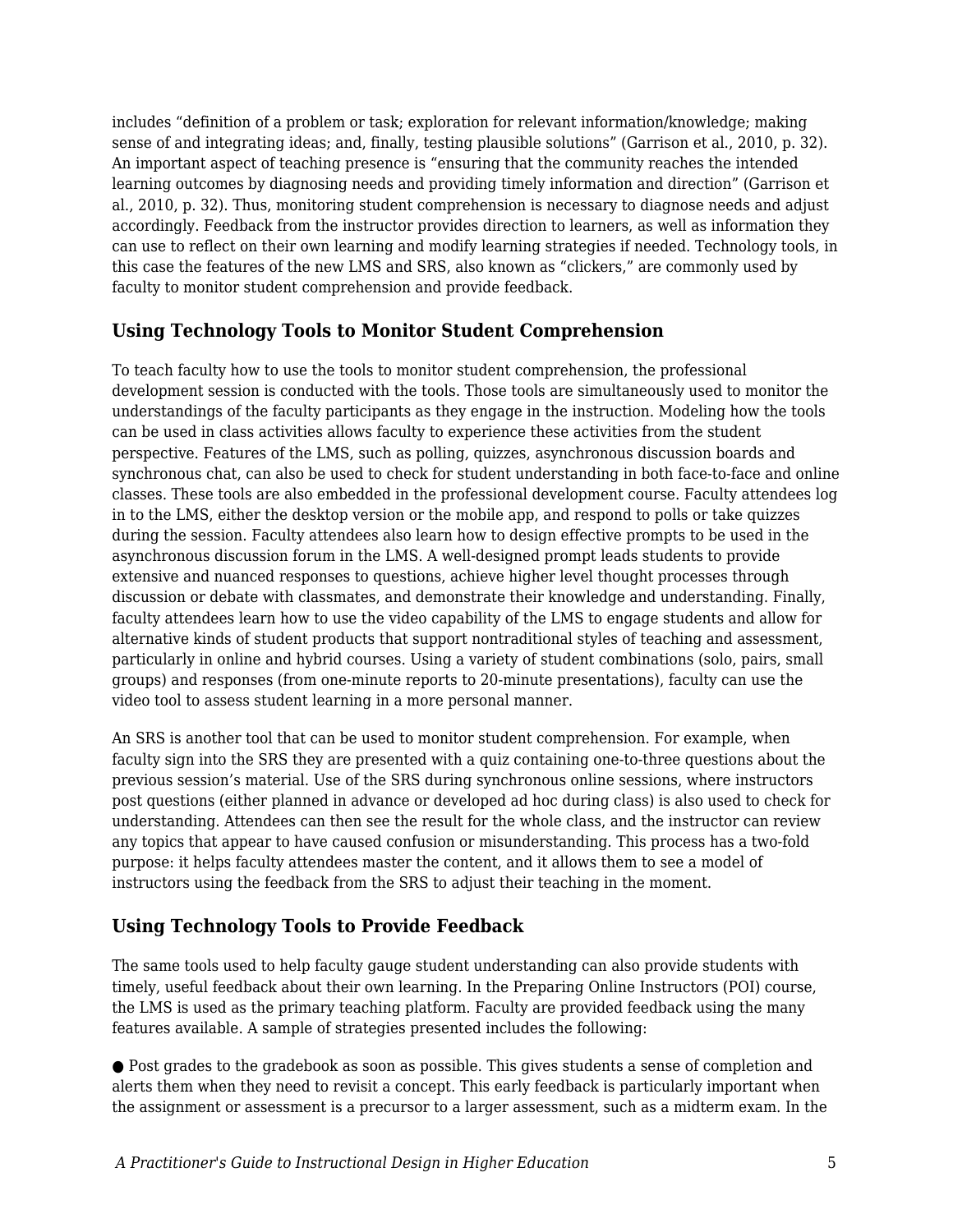POI course, faculty participants must submit products such as syllabi, discussion questions, and other artifacts demonstrating their understanding of the presented concepts. POI instructors work hard to ensure that participants are provided feedback on those products quickly, usually within 48 – 72 hours

● Provide qualitative feedback using tools provided in the LMS. For example, written feedback can be sent to students through email, as an attachment in the gradebook, or on the LMS dashboard. Use features that make the feedback easy for students to access. Because the course is taught in Canvas, the POI instructors provide written feedback directly in the documents submitted as well as through the LMS dashboard Feedback feature. Faculty participants are asked to set up their Canvas notifications so that they receive notice of the feedback in real time.

● Interact with students on the asynchronous discussion forums. This is where instructors can encourage engagement and provide feedback or clarification. Online course success is dependent in part on effective communication between the instructor and students (Moore, 1989). Faculty participants are told at the beginning of the program how the instructor will interact in the course and communicate with them. Below is the communication in the POI syllabus describing for participants how the instructor will engage with them:

You can expect me to provide a quality learning experience that respects the many obligations you already have in your life. I will communicate often, respond quickly, and actively participate throughout the course. You can expect to see me on the discussion board throughout the week, offering my own thoughts and opinions while respecting the contributions from everyone in class (Ringsmuth, 2020, p. 3).

● Use the LMS "news" or "announcements" feature to provide information on how the class did on an exam, clarify comments from a class or presentation, notify students that you have added information to the LMS, remind them of exams, and encourage them to keep on top of the class assignments. The announcements feature is more immediate than an email, and also allows posting images or a short video rather than plain text. The following link is an example of a video posted as a weekly announcement provided to keep POI faculty participants engaged and on track[:](https://okstate.instructuremedia.com/embed/ed07bcf9-5ce2-48b5-ba00-11ec494a5bdb) [Simon Ringsmuth's](https://okstate.instructuremedia.com/embed/ed07bcf9-5ce2-48b5-ba00-11ec494a5bdb) [Weekly Check-in Video](https://okstate.instructuremedia.com/embed/ed07bcf9-5ce2-48b5-ba00-11ec494a5bdb).

● Use the video function to create short presentations clarifying or reteaching concepts indicated in polls, quizzes, or discussions, to be sources of misunderstanding. The POI instructor often creates short instructional videos to help faculty participants learn concepts and see their application. As an example, this link takes you to a short video focused on the process of developing effective assignments in online courses: [https://edtechbooks.org/-wBvP](https://itle.okstate.edu/teach-online-effectively.html)

● Ask students questions during instruction as a way to assess their understanding (Fisher, & Frey, 2014). This practice is common in face-to-face courses but can also be used very effectively in synchronous or asynchronous online courses. Some LMSs include polling tools, but a student response system (SRS) can also be used. Polling not only allows faculty to adjust their teaching in response to students' misconceptions or confusion, but also allows students to see, in real time, how well they are comprehending the material being presented. Faculty are taught how to use the SRS to create short quizzes that are targeted to measure understanding, but at the same time are not overly burdensome for students. For example, since most students will complete polls using a tablet or phone, short answer questions may be fine but longer responses should be avoided.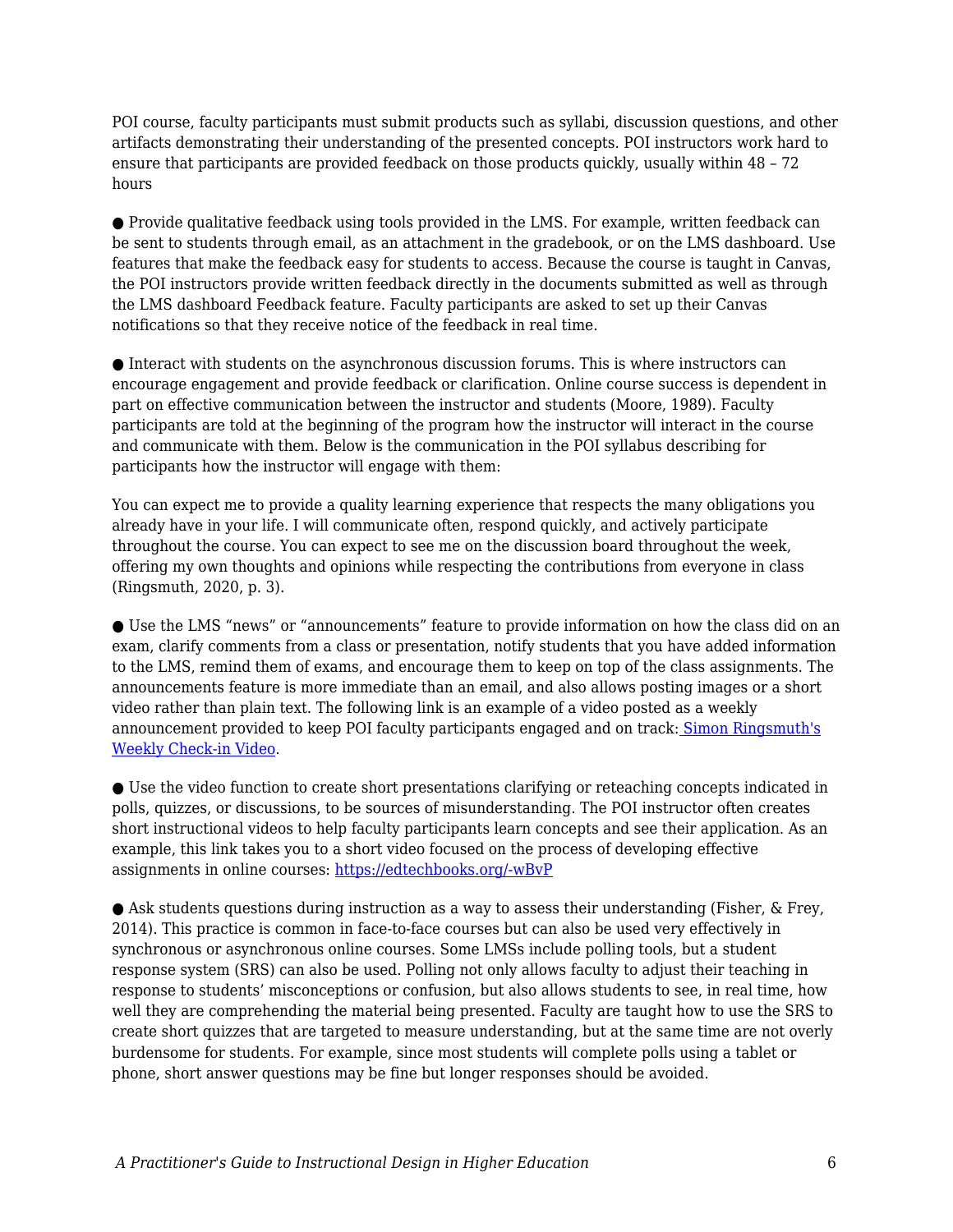Although the POI course provides ample opportunity for faculty to explore and practice using technology tools, the course is never tool-centric. Instead, the focus remains on good teaching practice and the desire of faculty to provide experiences that facilitate student learning. In doing so, we follow the best practices proposed by Garet et al. (2001). By focusing on teaching with and through technology tools, rather than on the tools themselves, we allow faculty attendees to focus on conveying content knowledge in their fields and supporting students' learning of that content. Because of this close connection to the subject matter expertise and teaching practice of faculty, the course has a sense of coherence with the faculty attendees' daily work. They are not learning about technology as an add-on to their work, but rather as a set of integrated tools and strategies that can make their work more effective and rewarding. Active and collaborative strategies are used during synchronous and asynchronous class activities, which not only engages faculty during the session but also provides them an opportunity to see the strategies modeled so they can use them with their own students. Finally, the six-week course, which typically demands five to eight hours a week of faculty time, provides sufficient opportunities for faculty to reflect, try new strategies in their classroom, and return to the next session with additional questions.

### **Assessment and Feedback as Critical Components of Faculty Development**

Effective professional development programs are multi-faceted and should include assessment and feedback (Hattie & Timperley, 2007). The opportunity for faculty to apply the knowledge and skills taught is critical to ensuring successful generalization in their specific learning environments. In the six-week course, faculty are asked to create teaching products including a syllabus, sample questions for guided discussions, graphic organizers, online course activities with assessment rubrics, and abbreviated assessments. Those products are reviewed by both the program instructors and course peers to provide participants with constructive feedback about application of the program content and skills. This process is not graded, but rather the process focuses on identifying the strengths and areas of improvement to help participants develop self-reflection skills. Another positive by-product of this process is that peer support networks are created. That is, the faculty in these programs become familiar and comfortable with sharing their teaching work with each other. Thus, the Community of Inquiry extends to our faculty participants while demonstrating how important this is for students in online courses (Garrison et al., 2010).

### **Implications for Instructional Design Practice**

Feedback from faculty who have participated in the POI course is positive. In both formal course evaluations and informal discussions, faculty reported that the course helps develop a foundational understanding of teaching and learning and connect theory to practice. That is, by embedding effective teaching theory in instructional technology training, participants learn the "why" of teaching with technology and not just the "how" (Dysart, & Weckerle, 2015). This foundational understanding expands the ability to make teaching decisions far beyond simply using a feature in an LMS or SRS. Faculty are able to assess the effectiveness of their teaching and make adjustments to reach their instructional goals. Further, because faculty clearly see the purpose and relevance of the course design and activities, they become more invested in the process and outcome (Scott et al., 2016).

Based on our experience, the recommendations below can serve as a guide for instructional designers creating engaging professional development opportunities for faculty: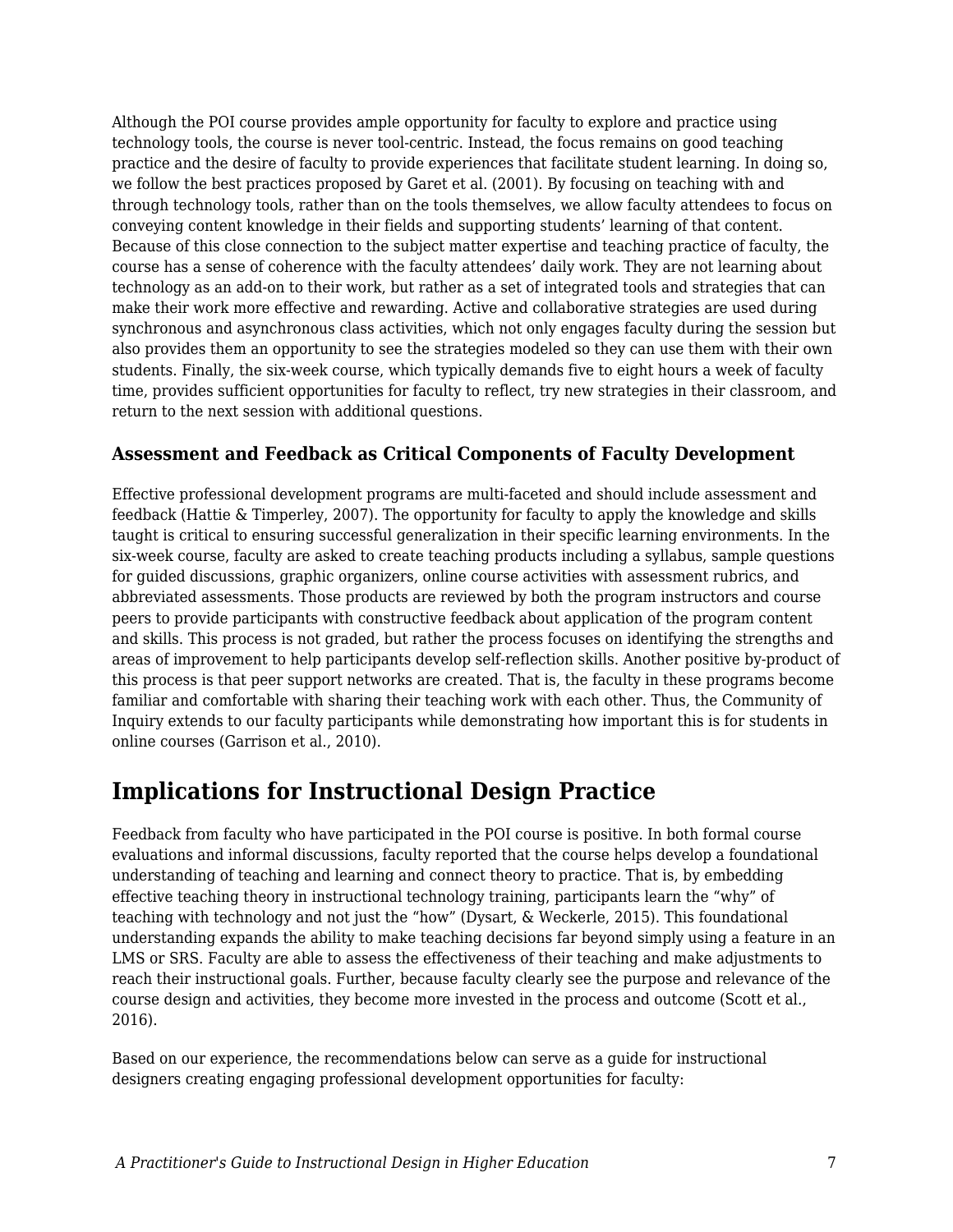1.) Structure the course around a manageable set of pedagogically-sound themes.

In the example described, the two themes were Using Technology Tools to Monitor Student Comprehension and Using Technology Tools to Provide Feedback. Unlike a course centered around a collection of technology tools, a course centered on themes relates directly to the day-to-day responsibilities of faculty (Schmidt et al., 2016). This connection activates prior knowledge and provides coherence and relevance, thus increasing the chance they will apply what they have learned (McQuiggan, 2011; Otto, 2014).

2.) Model the practices you want faculty to learn.

In the example described, the six-week online course engages faculty in an active learning process using technology tools to support the learning activities. Faculty are able to see the instructor modeling both the teaching strategy and the integration of the tool to support that strategy. In addition, they are able to experience these activities and tools from the student perspective (Wei et al., 2009). This rich experience increases their ability and confidence to incorporate these strategies and tools into their own teaching (Horvitz et al., 2014).

3.) Design a coherent course that unfolds over time, rather than a series of discrete workshops.

While the lunch-hour workshop still has its place in faculty development, there are many benefits to offering professional development opportunities over a longer time span (Reeves, 2012). Faculty have the opportunity to implement the tools and strategies they learn, and then return to class to discuss their experience with instructors and peers, sharing stories when something works well and seeking advice and help if a lesson does not go as planned.

Following these guidelines will facilitate faculty professional development that models best practices by creating a course that is coherent and practical, steeped in active learning and collaboration, and of sufficient timespan and duration to support faculty in their efforts to implement effective teaching strategies using a variety of appropriate technologies. This can enhance faculty confidence in their ability to incorporate new technologies into effective teaching strategies to the benefit of students.

### **References**

About OSU (n.d.)[.](https://go.okstate.edu/about-osu/) [https://edtechbooks.org/-EWoE](https://go.okstate.edu/about-osu/)

- Dysart, S., & Weckerle, C. (2015). Professional development in higher education: A model for meaningful technology integration. Journal of Information Technology Education: Innovations in Practice, 14, 255-265. [https://edtechbooks.org/-EKyM](http://www.jite.org/documents/Vol14/JITEv14IIPp255-265Dysart2106.pdf)
- Adams, S. T. (2005). A strategy for technology training as part of a masters program conducted at a school site. Journal of Technology and Teacher Education, 13(3), 493-514.
- Bailey, C. J., & Card, K. A. (2009). Effective pedagogical practices for online teaching: Perception of experienced instructors. The Internet and Higher Education, 12(3), 152-155. doi:10.1016/j.iheduc.2009.08.002
- Birman, B. F., Desimone, L., Porter, A. C. & Garet, M. S. (2000). Designing professional development that works. Educational Leadership, 57(8), 28-33.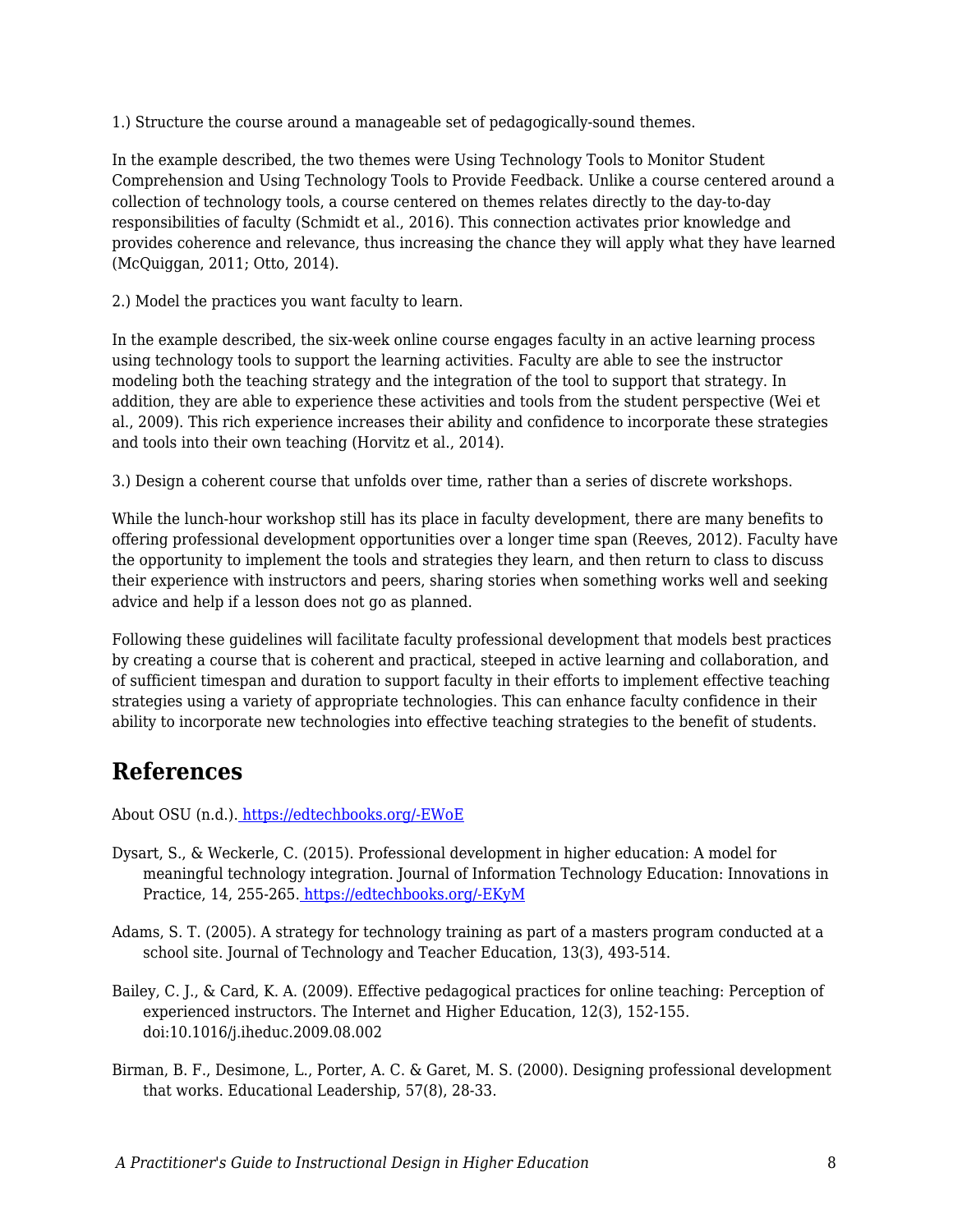- Borup, J., & Evmenova, A. S. (2019). The effectiveness of professional development in overcoming obstacles to effective online instruction in a college of education. Online Learning Journal, 23(2), 1–20. doi:10.24059/olj.v23i2.1468
- Brooks, D. C. (2016). ECAR study of undergraduate students and information technology. Research report. ECAR. [https://edtechbooks.org/-MKSZ](https://library.educause.edu/resources/2016/6/2016-students-and-technology-researchstudy)
- Dahlstrom, E., Walker, J. D., & Dziuban, C. (2013). ECAR study of undergraduate students and information technology. Research report. ECAR. https://library.educause.edu/res
- Eib, B., & Miller, P. (2006). Faculty development as community building. International Review of Research in Open and Distance Learning, 3(2), 1-15. doi:10.19173/irrodl.v7i2.299
- Fisher, D., & Frey, N., (2014). Checking for understanding: Formative assessment techniques for your classroom (2nd ed). ASCD.
- Garet, M. S., Porter, A. C., Desimone, L., Birman, B. F., & Yoon, K. S. (2001). What makes professional development effective? Results from a national sample of teachers. American Educational Research Journal, 38(4), 915–945.
- Garrison, D. R., Anderson, T., & Archer, W. (1999). Critical inquiry in a text-based environment: Computer conferencing in higher education. The Internet and Higher Education, 2(2-3), 87-105. doi:10.1016/s1096-7516(00)00016-6
- Garrison, D. R., Cleveland-Innes, M., & Fung, T. S. (2010). Exploring causal relationships among teaching, cognitive and social presence: Student perceptions of the community of inquiry framework. The Internet and Higher Education, 13(1-2), 31-36. doi:10.1016/j.iheduc.2009.10.002
- Horvitz, B., Beach, A.L., Anderson, M.L, & Xia, J. (2014). Examination of faculty self-efficacy related to online teaching. Innovative Higher Education, 40(4), 305-316.
- Koehler, J.J., Mishra, P., Kereluik, K., Shin, T.S., & Graham, C.R. (2014). The technological pedagogical content knowledge framework. In M.J. Spector, M.S. Merrill, J. Elen, & M.J. Bishop (Eds), Handbook of research on educational communications and technology (4th ed, pp. 101-111). Springer.
- Lane, L. M. (2013). An open, online class to prepare faculty to teach online. Journal of Educators Online, 10(1), 1-32. doi:10.9743/jeo.2013.1.1
- Martin, F., Polly, D., Coles, S., & Wang, C., (2020). Examining higher education faculty use of current digital technologies: Importance, competence, and motivation. International Journal of Teaching and Learning in Higher Education 32(1), 73-86.
- Meskill, C., & Anthony, N. (2007). Learning to orchestrate online instructional conversations: A case of faculty development for foreign language educators. Computer-Assisted Language Learning, 20(1), 5-19. Doi: 10.1080/09588220601118487

Moore, M. G. (1989). Three types of interaction. American Journal of Distance Education, 3(2), 1-7.

Mouza, C. (2009). Does research-based professional development make a difference? A longitudinal investigation of teacher learning in technology integration. Teachers College Record, 3(4),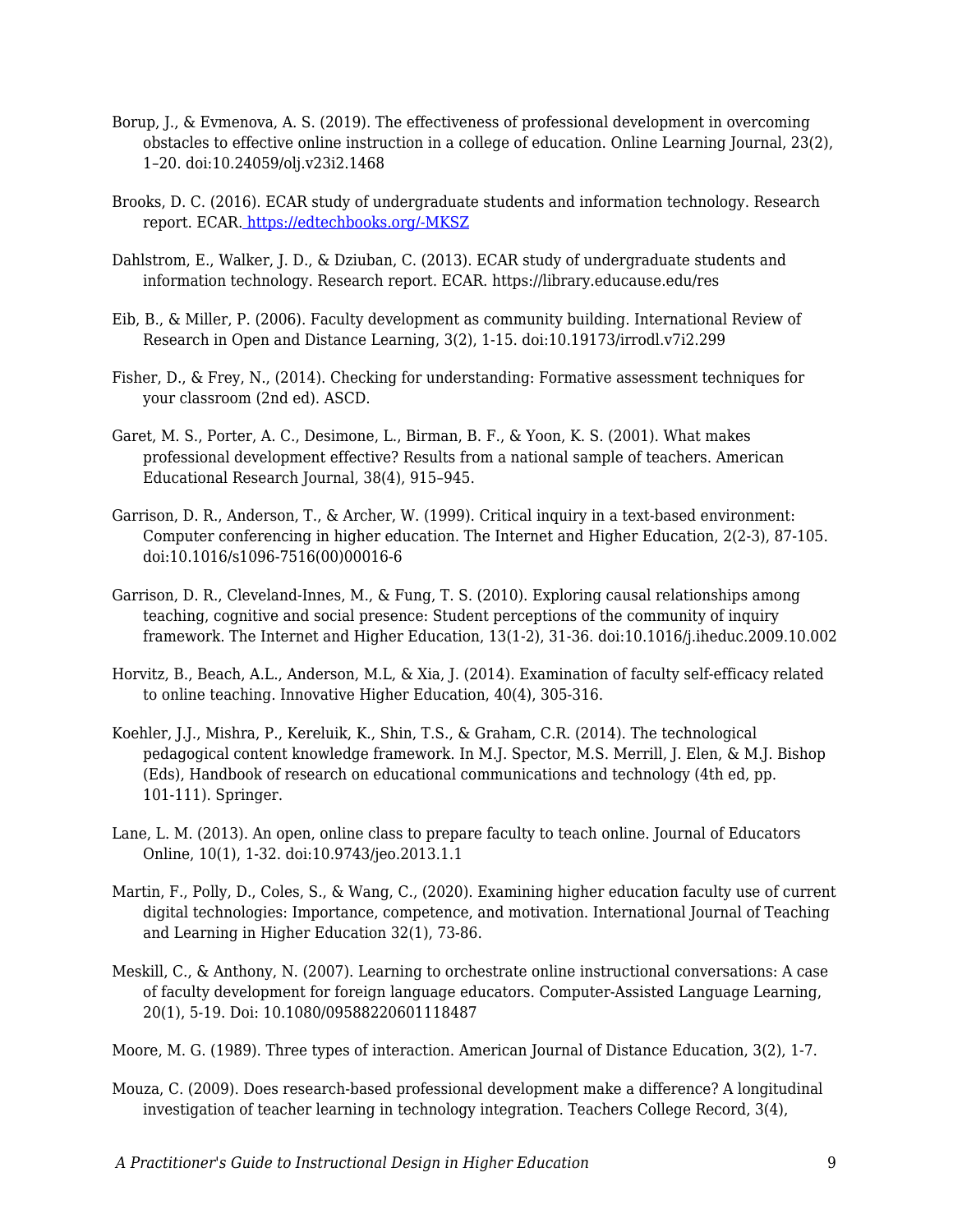1195-1241.

- Muwanga-Zake, J.W.F. (2008). Framing professional development in information and communications technologies: University perspectives. Journal of Information Technology Education: Research, 7(1), 285-298. doi: 10.28945/190
- Otto, P. (2014). Librarians, libraries, and the scholarship of teaching and learning. New Directions for Teaching and Learning, 2014(139), 77-93. doi:10.1002/tl.20106
- Ouellett, M. (2010). Overview of faculty development: History and choices. In K. J., Gillespie, & D. L. Robertson (Eds.) A guide to faculty development (pp. 9-23). Jossey-Bass.
- Picciano, A. G. (2006). Blended learning: Implications for growth and access. Journal of Asynchronous Learning Networks, 10(3), 95-102. doi: 10.24059/olj.v10i3.1758
- Reeves, D. B. (2012). Transforming professional development into student results. ASCD.
- Rhode, J., Richter, S., Gowen, P., Miller, T., & Wills, C. (2017). Understanding faculty use of the learning management system. Online Learning, 21(3), 68-86. doi:10.24059/olj.v%vi%i.1217
- Ringsmuth, S.(2020). Preparing online instructors. [Syllabus]. Oklahoma State University.
- Samarawickrema, G., Benson, R., & Brack, C., (2010). Different spaces: Staff development for Web 2.0. Australasian Journal of Educational Technology, 26(1), 44-49. doi:10.14742/ajet.1101
- Scott, W. Lemus, D., Knotts, G., & Oh, J. (2016). Why learner-centered new faculty orientations matter: Organizational culture and faculty retention. The Journal of Faculty Development, 30(1), 15-22.
- Schlager, M.S. & Fusco, J. (2003). Teacher professional development, technology, and communities of practice: Are we putting the cart before the horse? The Information Society 19(3), 203-220. doi:10.1080/01972240309464
- Schmidt, S. W., Tschida, C. M., & Hodge, E. M. (2016). How faculty learn to teach online: What administrators need to know. Online Journal of Distance Learning Administration, 19(1), 1-10.